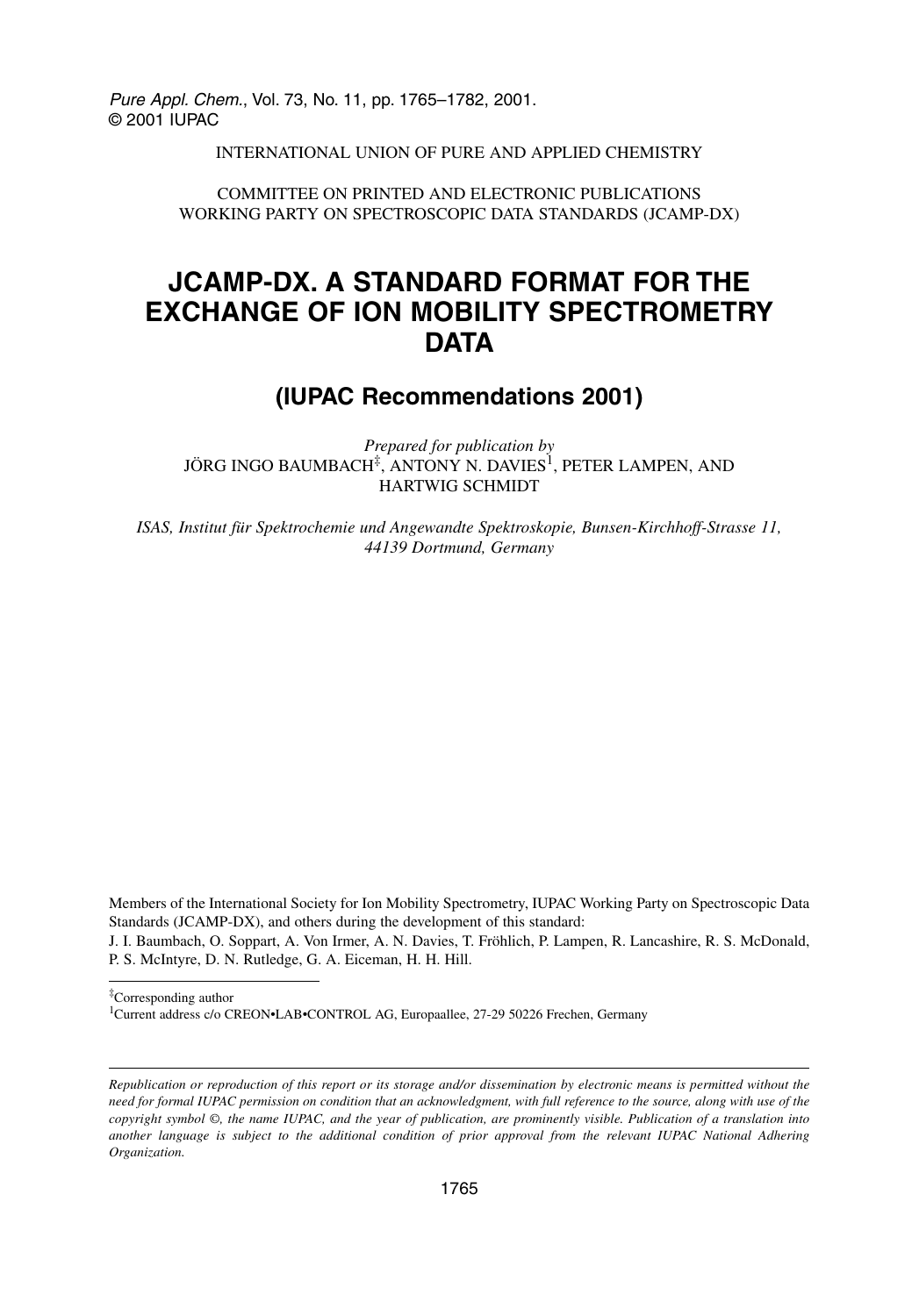# **JCAMP-DX. A standard format for the exchange of ion mobility spectrometry data**

# **(IUPAC Recommendations 2001)**

*Abstract*: The relatively young field of ion mobility spectrometry has now advanced to the stage where the need to reliably exchange the spectroscopic data obtained worldwide by this technique has become extremely urgent. To assist in the validation of the various new spectrometer designs and to assist in inter-comparisons between different laboratories reference data collections are being established for which an internationally recognized electronic data exchange format is essential.

To make the data exchange between users and system administration possible, it is important to define a file format specially made for the requirements of ion mobility spectrometry. The format should be computer readable and flexible enough for extensive comments to be included. In this document, we define a data exchange format, agreed on by a working group of the International Society for Ion Mobility Spectrometry at Hilton Head Island, USA (1998) and Buxton, UK (1999).

This definition of this format is based on the IUPAC JCAMP-DX protocols, which were developed for the exchange of infrared spectra [1] and extended to chemical structures [2], nuclear magnetic resonance data [3], and mass spectra [4]. This standard of the **J**oint **C**ommittee on **A**tomic and **M**olecular **P**hysical Data is of a flexible design. The International Union of Pure and Applied Chemistry have taken over the support and development of these standards and recently brought out an extension to cover year 2000 compatible date strings and good laboratory practice [5]. The aim of this paper is to adapt JCAMP-DX to the special requirements of ion mobility spectra [6].

#### **1. INTRODUCTION**

JCAMP-DX is an electronic file-based format using ASCII characters (**A**merican **S**tandard **C**ode of **I**nformation **I**nterchanging) reduced to the printable character. This guarantees the acceptance on all computer systems. The main components to describe the ion mobility spectrometer (IMS) and the spectra are shown in Fig. 1.



**Fig. 1** The main ion mobility spectrometry specific and generic terms to be stored in a JCAMP-DX data file are shown here.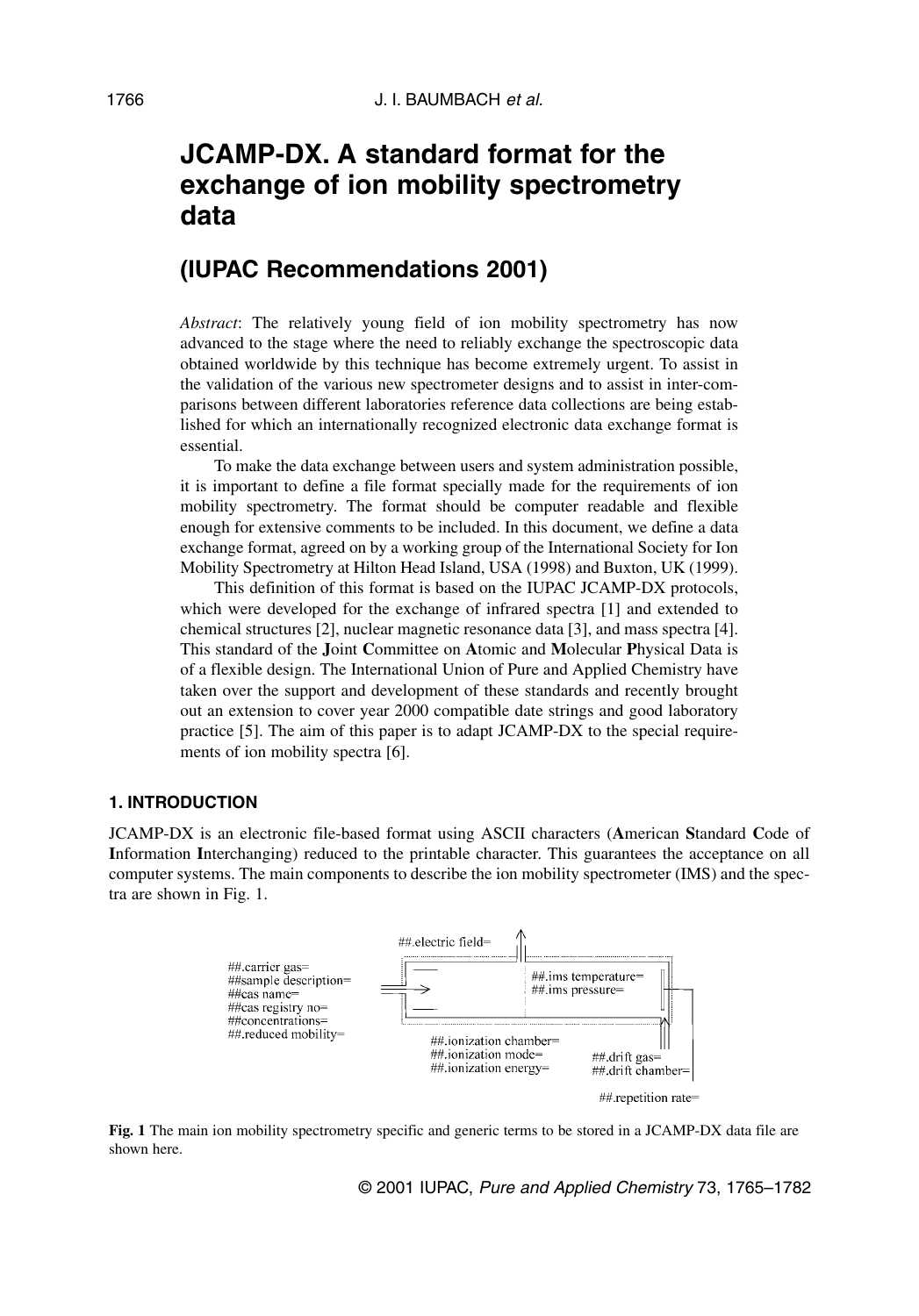#### **2. DEFINITIONS**

The following definitions are important for the understanding of the JCAMP-DX protocol.

#### **2.1 Labeled-data-records**

Labeled-data-records (LDRs) consist of a flagged *data-label* and an associated *data-set*. An LDR begins with a *data-label-flag* (##) and ends with the next data-label-flag. LDRs are divided into lines of 80 or fewer characters, terminated by <CRLF>. End-of-line is equivalent to a blank, except for certain special cases. Each LDR occupies as many lines as necessary. A data-label is the name of an LDR. It is delimited by a data-label-flag (##) and a *data-label-terminator* (=), for example ##TITLE= is a data-label for the definition of the working title of the following spectrum. A line contains no more than one data-label. When labels are parsed, alphabetic characters are converted to upper case, and all spaces, dashes, slashes, and underlines are discarded. Thus, XUNITS and X-units are equivalent.

There are two kinds of LDR: core and note. Core LDRs are required. Notes are optional. Every definition of an LDR should include if it is a core or a note.

In Sections 2.2–2.5, we discuss the forms used for defined data-sets.

#### **2.2 Text**

The LDRs contain descriptive information for humans, not normally intended to be parsed by computers, i.e., title, comments, origin, etc.

#### **2.3 String**

Some LDRs contain predefined text fields intended to be parsed by computers and read by humans. The format of each string field is specified under the LDR in which it is used.

#### **2.4 AFFN**

The easiest way to write the data is to use the ASCII free format numeric. This format is important to simplify direct user input. It is a format similar to freeform input in BASIC. A field starts either with +, –, decimal point, or digit. E is the only allowed character to give the power of 10 by which the field must be multiplied. It is followed by  $+$  or  $-$  and two or three digits. The numeric field is terminated either by E, comma, or blank.

#### **2.5 ASDF**

This is the ASCII squeezed difference form. The LDRs contain tabular data using JCAMP-DX data compression scheme (see Section 3.4.1).

#### **2.6 Comments**

Comments may be specified by a data-label-flag plus a data-label-terminator, with a null data-label (##=). Such comments may continue for more than one line, terminating at the next data-label-flag.

Comments may be entered at any point in a line by prefixing the first word of the comment by \$\$. Such comments continue only to the end of the current line, and they do not terminate an LDR.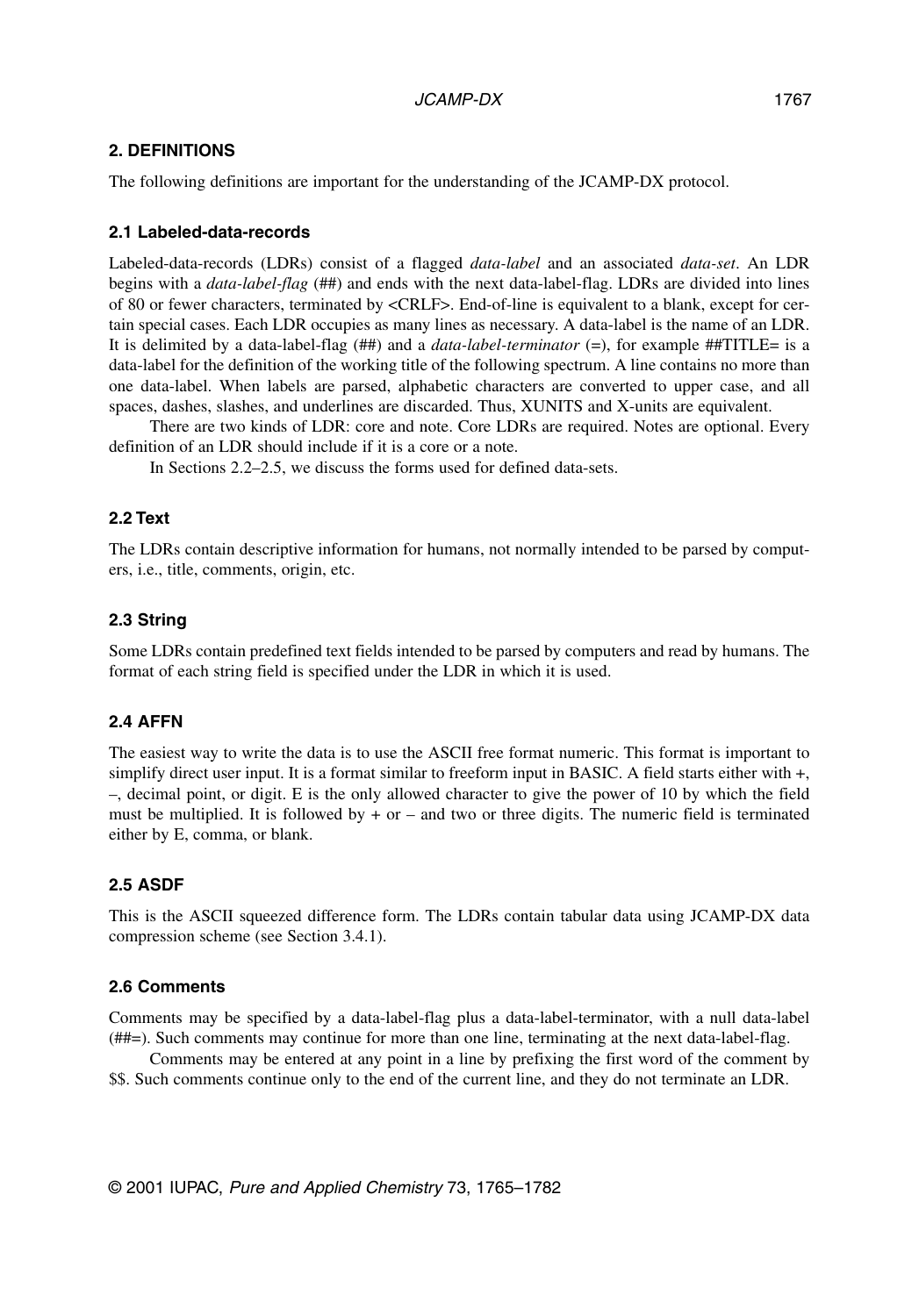# **3. CORE**

This section describes the data labels for the JCAMP-DX core data.

The core consists of four parts. The first part, called the *fixed header information*, contains generic LDRs, which are required for all JCAMP-DX files and which appear at the beginning of each file in a given order. The *variable header information* contains records that are data-type-specific (in this case IMS specific) or that are only used in special types of JCAMP-DX files (e.g., compound files). Whether a particular is required or not depends on the application. The third section, *core data*, contains the relevant parameters for the fourth section, the *data table*. The type of data in the data table determines the parameters that must appear in the core data. Only one data table may appear per JCAMP-DX block (a block being a part of the JCAMP-DX file starting with ##TITLE= and ending with ##END=).

# **3.1 Core fixed header information**

#### 3.1.1 ##TITLE= (TEXT)

Title and/or reason of the measurement.

(*Required*)

#### 3.1.2 ##JCAMP-DX= (STRING)

The version number of this protocol is 5.01. A description of the software used to generate the file follows the version number as a comment.

```
For example: 
##JCAMP-DX= 5.01 $$ JCAMP-DX for IMS (NT4 version 1.0 ISAS Germany)
(Required)
```

```
3.1.3 ##DATA TYPE= (STRING)
```
Keywords:

ION MOBILITY SPECTRUM or IMS PEAK TABLE or IMS PEAK ASSIGNMENTS or LINK

Distinguishes between different kinds of spectra such as IMS-, NMR-, or IR-data. The string ION MOBILITY SPECTRUM reports a continuous spectrum located at the ##XYDATA= LDR, and IMS PEAK ASSIGNMENTS reports distinct and analyzed peaks located in the ##PEAK ASSIGNMENTS= LDR.

(*Required*)

```
3.1.4 ##DATA CLASS= (STRING)
```
Keywords:

XYDATA or XYPOINTS or PEAK TABLE or ASSIGNMENTS

This label defines the type of tabular data within the data block and is not to be used for link blocks.

(*Required*)

# 3.1.5 ##ORIGIN= (TEXT)

Here, the name of organization, address, telephone number, name of individual contributor, email, etc., as appropriate must be added. This information is not optional.

(*Required*)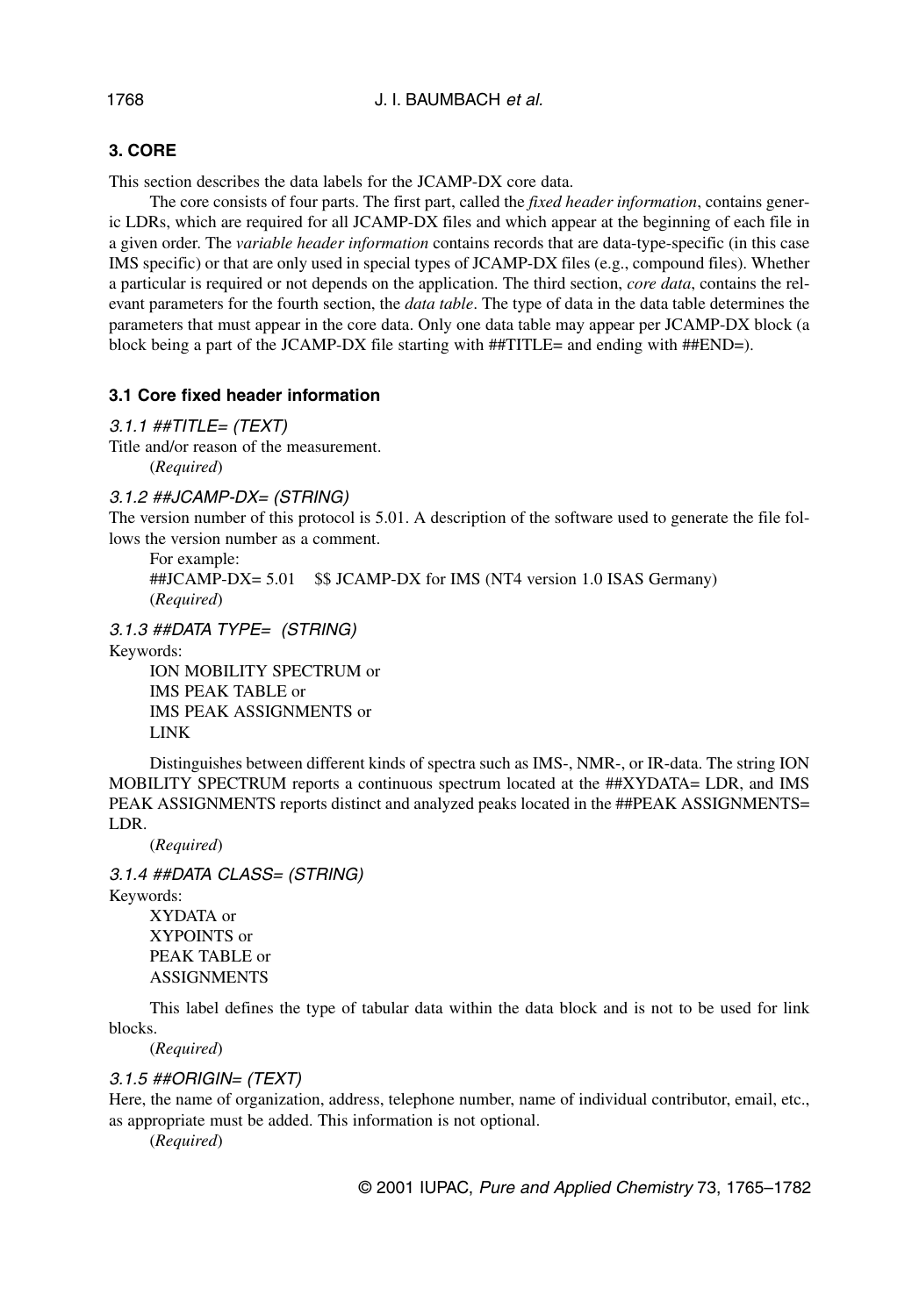#### 3.1.6 ##OWNER= (TEXT)

It is possible to set here a copyright linked to the spectrum, that has the form: "COPYRIGHT (C) <year> by <name>". If ##OWNER= contains "PUBLIC DOMAIN", the implication is that the data may be copied without permission on the authority of whoever is named under ##ORIGIN=

(*Required*)

## 3.1.7 ##END=

It is important to have a mark at the end of file in the data format to know that transfer has been complete and to distinguish between the blocks of a multi-spectrum file.

(*Required*)

#### **3.2 Core variable header information**

The JCAMP-DX standard is easy to understand and expand. Many LDRs are already defined in previous JCAMP-DX protocols, and they should be used for ion mobility spectrometry. However, in the case of the equipment parameters, the particular requirements of this technique call for some special LDRs. Data-type-specific LDRs start with "##." (see Section 4.2). In the following part, definitions are given for LDRs that will allow a precise description of the equipment parameters.

#### 3.2.1 ##BLOCKS= (AFFN) and ##BLOCK  $ID = (AFFN)$

Blocks are used as suggested in the JCAMP-DX 4.24 protocol (3.2) [1] with the extensions defined in the JCAMP-CS protocol (5.13) [2] to provide inter-block referencing.

For ease of use, it is recommended to use separate files and to avoid the use of blocks. However, when, for example, XYDATA and a PEAK TABLE must be stored in the same file, these must be written as a compound file [1]. The use of compound data files is, of course, optional but when more than one block per file is stored the ##BLOCKS= LDR has the priority REQUIRED.

A compound JCAMP-DX file consists of a LINK block (##DATA TYPE=LINK) surrounding the DATA blocks, and the total number of DATA blocks (N) must appear in the LINK block header (##BLOCKS=N). A unique positive integer (n) should be assigned to each DATA block inside the compound file (##BLOCK\_ID=n). Linking of the blocks can then be achieved using ##CROSS REFER-ENCE= (see Example). These records are to be used in compound JCAMP-DX files to provide interblock referencing.

(*Required only for compound files*)

#### EXAMPLE

##TITLE= example compound data file \$\$ title of the whole compound file  $\#HICAMP-DX= 5.01$  \$\$ name & version no. of  $ICAMP-DX$ software ##DATA TYPE= LINK ##BLOCKS= 2 \$\$ number of data blocks ##ORIGIN= \$\$ name of contributor, organization, address, telephone, etc. ##OWNER= \$\$ COPYRIGHT (C)'year' by 'name' or PUBLIC DOMAIN  $\#$  $\#$ TITLE $=$  \$\$ title of the first data block  $\text{#HJCAMP-DX}=$  5.01 ##DATA TYPE= ION MOBILITY SPECTRUM ##DATA CLASS= XYDATA  $\#$  $\#$ BLOCK ID= 1

##ORIGIN= \$\$ name of contributor, organization, address, telephone etc.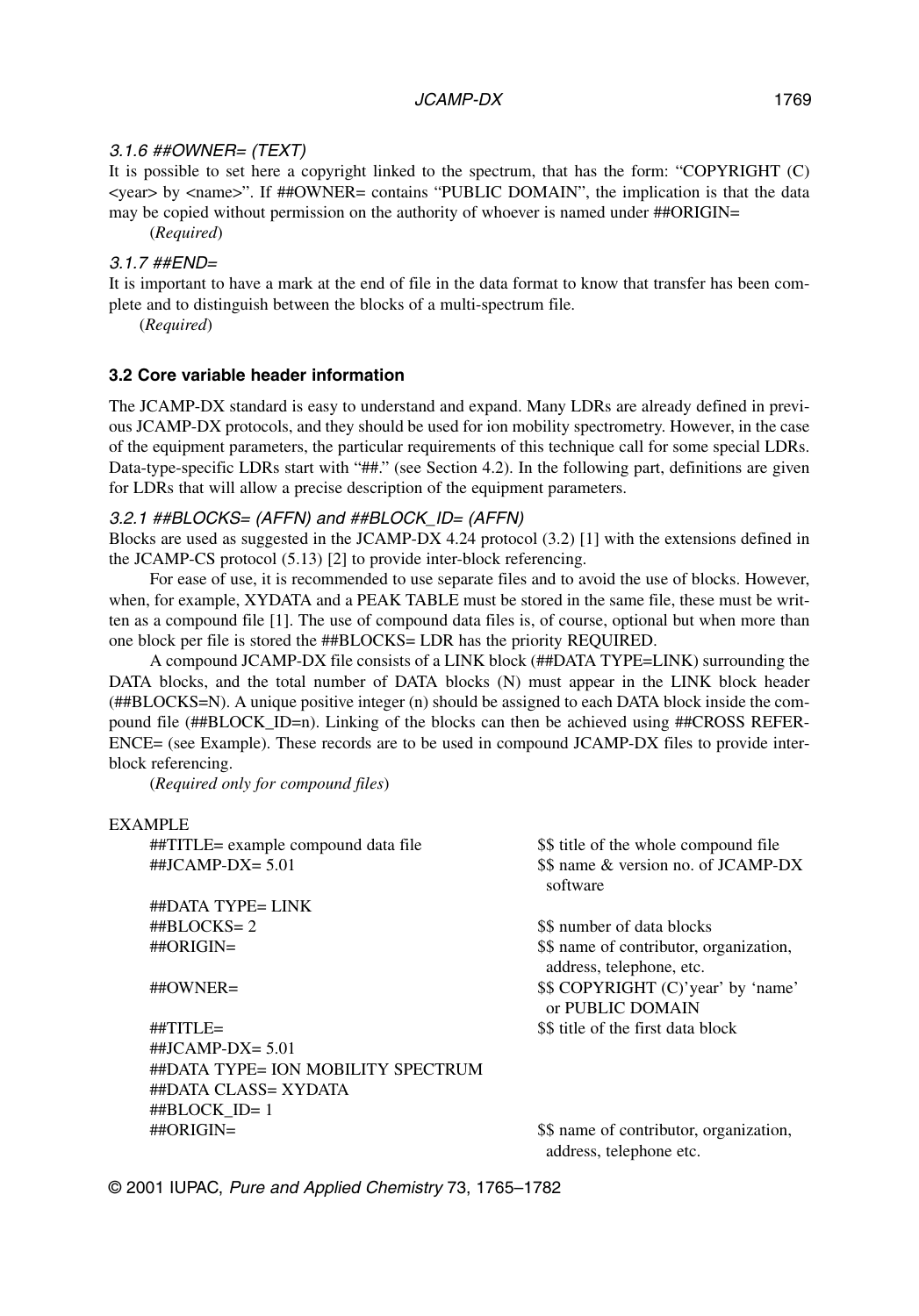J. I. BAUMBACH et al.

#### ##OWNER= \$\$ COPYRIGHT (C)'year' by 'name' or PUBLIC DOMAIN

##CROSS REFERENCE= IMS PEAK TABLE:BLOCK\_ID=2

. . .  $\# \text{END} =$  \$\$ end of first data block ##TITLE= \$\$ title of the second data block  $\text{HHJCAMP-DX}=5.01$ ##DATA TYPE= IMS PEAK TABLE ##DATA CLASS= PEAK TABLE  $\#$  $\#$ BLOCK ID= 2 ##ORIGIN= \$\$ name of contributor, organization,

address, telephone etc. ##OWNER= \$\$ COPYRIGHT (C)'year' by 'name' or PUBLIC DOMAIN

# ##CROSS REFERENCE= ION MOBILITY SPECTRUM: BLOCK\_ID=1

. . . ##END= \$\$ end of second data block ##END= \$\$ end of link block and file

3.2.2 ##.IMS PRESSURE= (AFFN)

Pressure inside the IMS system in kilopascal.

(*Required*)

# 3.2.3 ##.CARRIER GAS= (TEXT)

A description of the carrier gas is given here. (*Required*)

#### 3.2.4 ##.DRIFT GAS= (TEXT)

A description of the drift gas is required when used in addition to the carrier gas**.** (*Required*)

#### 3.2.5 ##.ELECTRIC FIELD= (AFFN, AFFN)

The electric field description is divided in two parts: The field in the ionization chamber and the one in the drift chamber (in volt/centimeter) separated by commas, including the polarity (+ for positive ions detected and – for negative ions, respectively).

(*Required*)

# 3.2.6 ##.ION POLARITY= (STRING)

The polarity of the measured ions. Allowed values are POSITIVE or NEGATIVE. (*Required*)

#### 3.2.7 ##.IONIZATION MODE= (STRING)

The following keywords define how the system ionizes the gas:

- UV ultraviolet source
- BR beta radiation source
- AL alpha radiation source
- PD partial discharge<br>CD corona discharge
- CD corona discharge<br>ESI electrospray ioniz
- electrospray ionization
- LI laser ionization<br>LD laser desorption
- laser desorption
- SI surface ionization
- SY synchrotron radiation

1770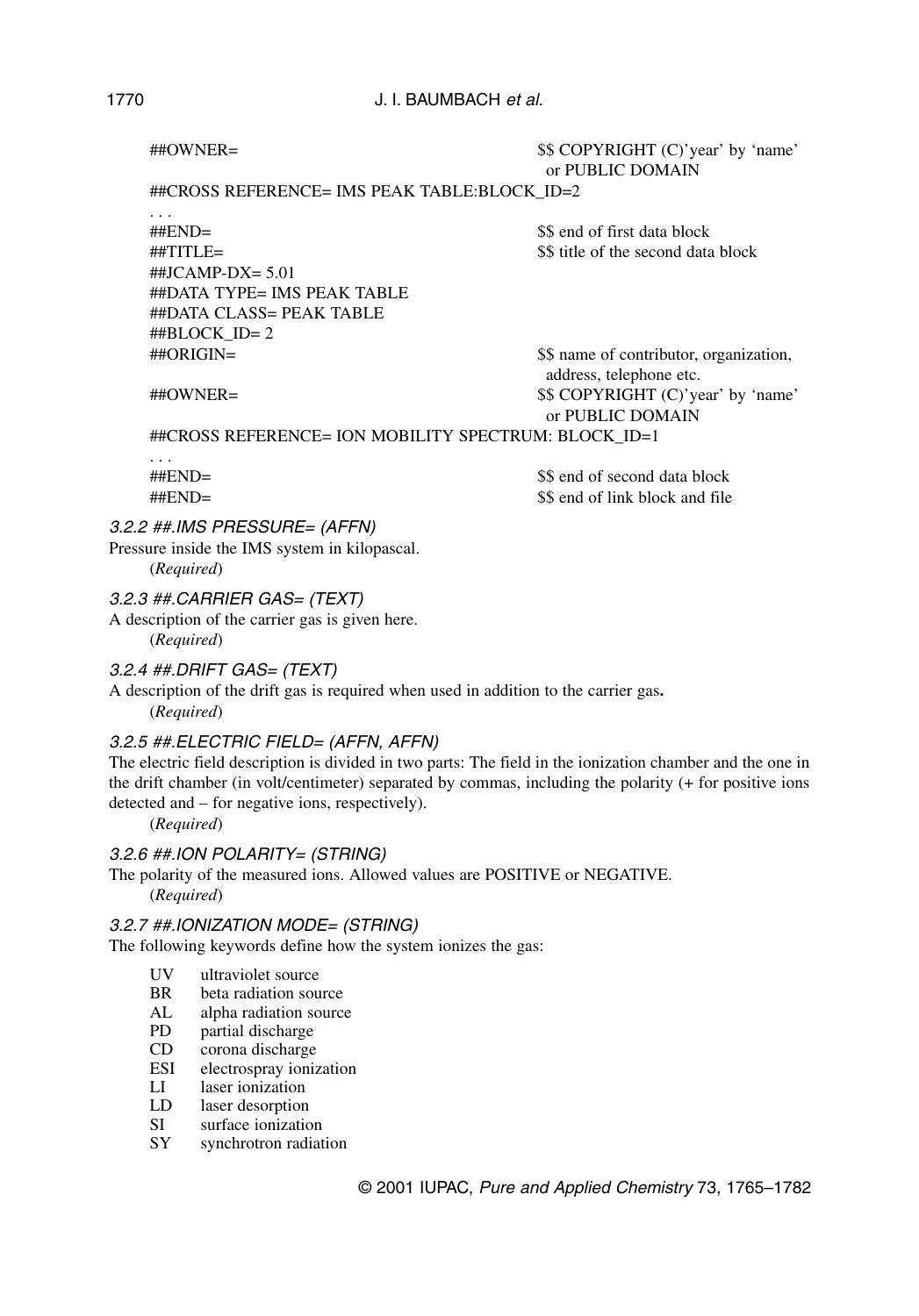For more detailed information, it is possible to give a comment such as \$\$  $\textdegree$ 63Ni source. (*Required*)

## 3.2.8 ##.IMS TEMPERATURE= (AFFN[, AFFN])

Here, the first value is characterizing the temperature in the drift chamber, the second value is characterizing the temperature in the ionization chamber in °C. The second value is optional and separated by a comma.

(*Required*)

## 3.2.9 ##.SHUTTER OPENING TIME= (AFFN)

Shutter opening time in microseconds.

Without knowing the time the shutter was open, it is not possible to calculate the individual mobilities.

(*Required*)

# **3.3 Core data**

#### 3.3.1 ##XUNITS= (STRING) and ##YUNITS= (STRING)

Here, the units of the axes can be given. The following keywords are defined:

For ##XUNITS=: SECONDS, MILLISECONDS, MICROSECONDS, and NANOSECONDS. For ##YUNITS=: MICROAMPERES, NANOAMPERES, and PICOAMPERES.

(*Required*)

#### 3.3.2 ##FIRSTX= (AFFN) and ##LASTX= (AFFN)

First and last actual abscissa values of ##XYDATA=. First tabulated abscissa times ##XFACTOR= should equal ##FIRSTX=.

(*Required for ##DATA CLASS=XYDATA*)

#### 3.3.3 ##FIRSTY= (AFFN)

Here, the actual ordinate value corresponding to ##FIRSTX= is meant. ##FIRSTY= should be equal ##YFACTOR= times the first Y-value in ##XYDATA=.

(*Required for ##DATA CLASS=XYDATA*)

#### 3.3.4 ##XFACTOR= (AFFN) and ##YFACTOR= (AFFN)

The values of a spectrum may be converted to integer to save space and allow the DIFDUP format (see Section 3.4.1). It is important to select a convenient scaling to keep the file within reasonable limits, but to store all significant digits. In such a case, the ##XFACTOR= and ##YFACTOR= LDR contain a floating-point number to be multiplied by the values in ##XYDATA= to arrive at the original data point value.

In most cases, ±32767 is sufficient, therefore this is the *recommended ordinate scaling*. If a larger scaling is necessary, it is required to give the actual unscaled maximum and minimum of the ordinates in the records ##MAXY= and ##MINY=. This avoids a 2-byte integer overflow in the program reading the data table.

For example, if a Y-value with 9 significant figures (e.g., 0.002457194) needs to be converted to an integer value for ASDF coding then:

- a) divide by the maximum of the absolute Y-value (say, 0.346299765),
- b) multiply by the largest integer value (MAXINT) necessary to place all significant figures left of the decimal point, and
- c) convert to integers.

For this example: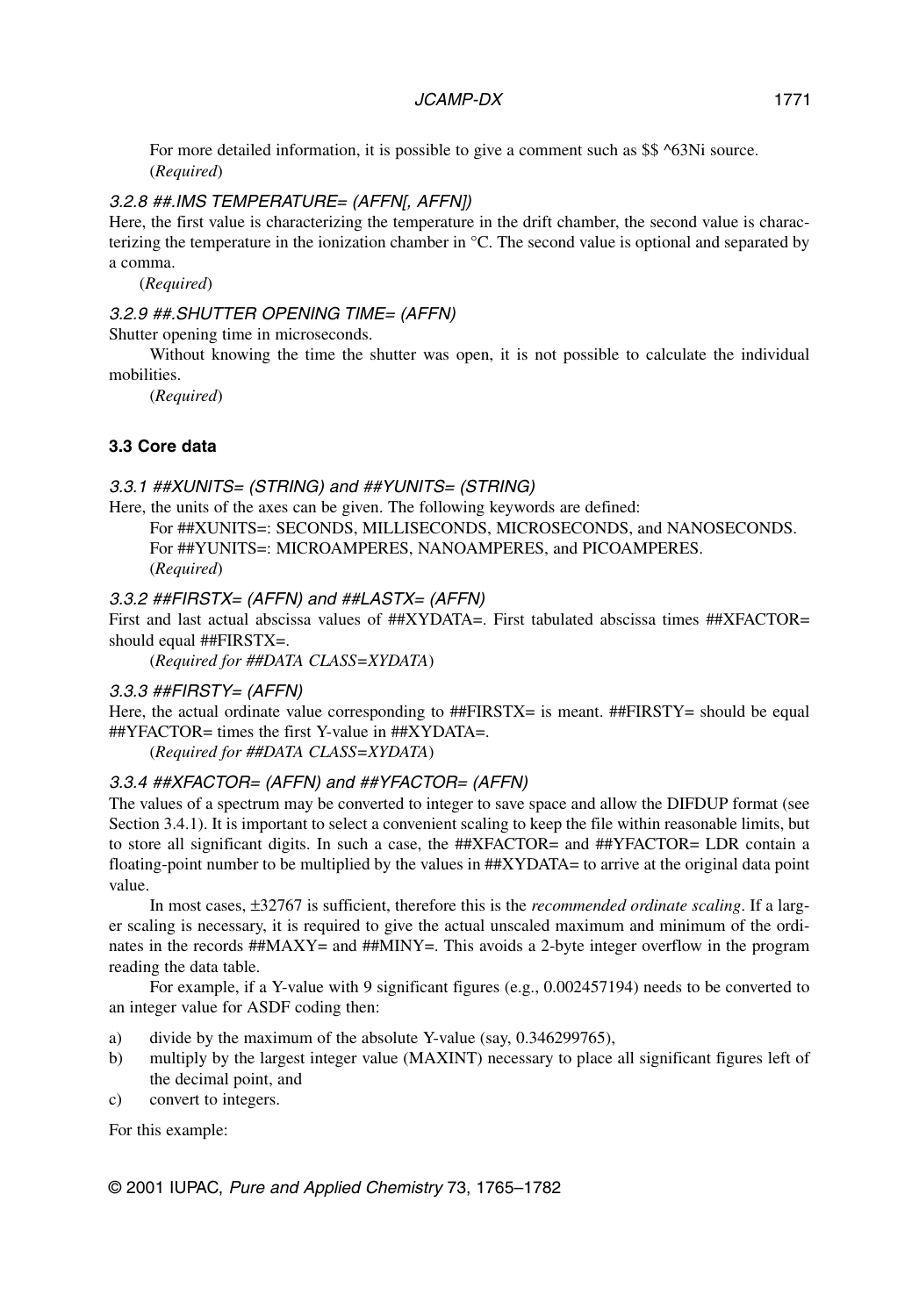```
Y_{integer} =INTEGER((Y_{real}/MAX(ABS(Y_{real})))*MAXINT)
     =INTEGER(0.002457194/0.346299765)*1.0E+11
     =INTEGER(709556935.4487)
     =709556935
then \# + YFACTOR = (MAX(ABS(Y<sub>real</sub>))/MAXINT)
     (Required for ##DATA CLASS=XYDATA)
```
## 3.3.5 ##NPOINTS= (AFFN)

The number of points in the data table is required for all data classes: XYDATA, XYPOINTS, PEAK TABLE, and ASSIGNMENTS.

(*Required*)

# **3.4 Core data table**

Data must be stored in one of the following data formats (Sections 3.4.1–3.4.4). Only one of these formats is allowed per DATA block, and the selected data table is given in the header, e.g., ##DATA CLASS=XYDATA.

#### 3.4.1 ##XYDATA= (AFFN or ASDF).

This LDR contains a table of spectral data with abscissa values at equal intervals specified by parameters defined in Section 3.3. The label is followed by a *variable list*, (X++(Y..Y)) where .. indicates indefinite repeat of Y-values until the end of line and ++ indicates that X is incremented by (LASTX-FIRSTX) / (NPOINTS-1) between two Y-values. For discrete point, the AFFN form is allowed where each Y value is written out in full. This form creates large files, but is easily human-readable. The following ASDF forms produce smaller files at the cost of reduced human readability.

#### SQUEEZED FORM (SQZ)

Data compression is possible using the squeezed form (SQZ) in which the delimiter, the leading digit, and sign are replaced by a pseudo-digit from Table 1.

For example, the Y-values 30, 32 would be represented as C0C2.

#### DIFFERENCE FORM (DIF)

For a better compression, it is possible to use the *difference form* (DIF) where the delimiter, leading digit, and sign of the difference between adjacent values are transformed in a pseudo-digit from Table 1.

For example, the Y-values 30, 32 would now be represented as C0K.

To ensure data coding is correct, a Y-value check is built-in. Each line starts with the absolute Xand Y-value, which is the same as the last calculated value of the previous line. The last line of a block of DIF data contains only the abscissa and ordinate for a Y-value check of the last ordinate.

#### DUPLICATE SUPPRESION (DUP)

Another possible variation is to include *duplicate suppression* (DUP), replacing two or more adjacent and identical numbers with pseudo-digits as given in Table 1. This can be used with all ASDF forms.

| <b>ASCII</b> digits | $\theta$ |   |   |              | 4 |   | <sub>0</sub> |    |   |   |  |
|---------------------|----------|---|---|--------------|---|---|--------------|----|---|---|--|
| Positive SOZ        | $\omega$ | А | В | C            | D | E | F            | Gì | н |   |  |
| Negative SQZ        |          | a | b | $\mathbf{c}$ | d | e |              | g  | n |   |  |
| Positive DIF        | $\%$     |   | Κ | Ι.           | М | N | $\circ$      |    |   | R |  |
| Negative DIF        |          |   | k |              | m | n | $\mathbf{o}$ | D  |   |   |  |
| <b>DUP</b>          |          |   |   |              |   | W |              |    |   | s |  |
|                     |          |   |   |              |   |   |              |    |   |   |  |

**Table 1** Pseudo-digits used to compress spectra data in SQZ-, DIF-, and DUP-format.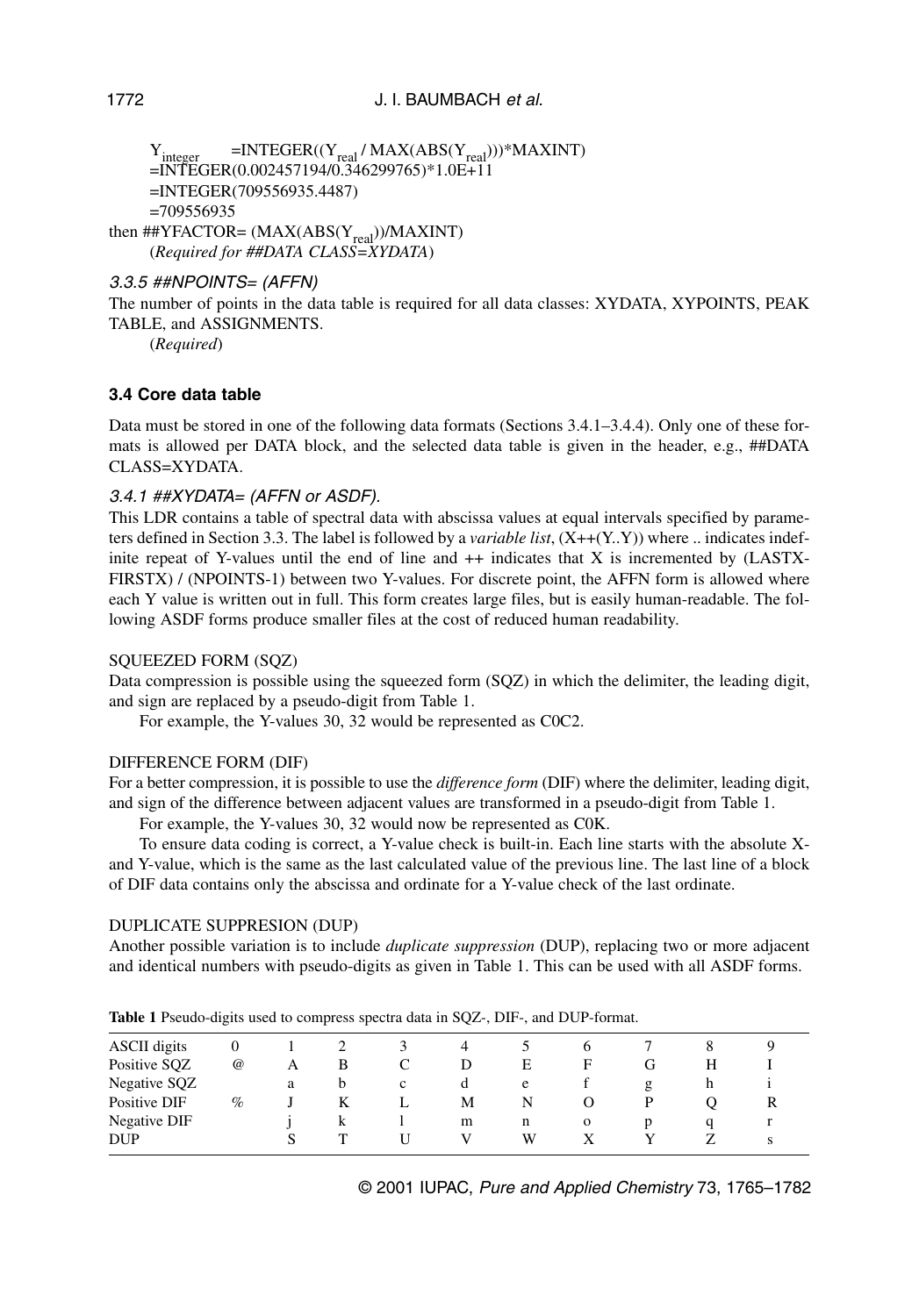#### JCAMP-DX 1773

For example, 50 50 50 50 becomes E0V when combining DUP with SQZ.

The best compression (but the least human-readable form) can be achieved when DIF and DUP are combined to provide the form called DIFDUP. In this format, the duplicate count is obtained by counting identical differences.

The example above becomes E0%%% in DIF form and E0%U in DIFDUP form. Example for uncompressed data storage:

##TITLE= Incomplete example file for uncompressed data!

```
..........
##XUNITS= MILLISECONDS
##YUNITS= NANOAMPERES
##XFACTOR= 1
##YFACTOR= 0.1
#FIRSTX= 4
##LASTX= 56
\texttt{\#H}NPOINTS = 53#FIRSTY= 0
\##XYDATA= (X++(Y, Y))4 0 0 0 0 2 4 4 4 7
13 5 4 4 5 5 7 10 11 11
22 6 5 7 6 9 9 7 10 10
31 9 10 11 12 15 16 16 14 17
40 38 38 35 38 42 47 54 59 66
49 75 78 88 96 104 110 121 128
##END=
```
Example for DIFDUP-form:

##TITLE= Incomplete example file for DIFDUP data form!

```
......
##XUNITS= MILLISECONDS
##YUNITS= NANOAMPERES
##XFACTOR= 1
##YFACTOR= 0.1
#FIRSTX= 4
\#HLASTX = 56##NPOINTS= 53
#FIRSTY= 0
##XYDATA= (X++(Y..Y)
4@VKT%TLkj%J%KLJ%njKjL%kL%jJULJ%kLK1%lLMNPNPRLJ0QTOJ1P
56A28
\#\#\text{END}=
```
#### 3.4.2 ##XYPOINTS= (AFFN)

This LDR contains a table of spectral data with unequal abscissa increments. The label is followed by a variable list, (XY..XY). X and Y are separated by commas, data pairs are separated by semicolons or blanks. This LDR should not be used for peak tables.

#### 3.4.3 ##PEAK TABLE= (AFFN)

It is recommended to store peak information using ##PEAK ASSIGNMENTS=, however, for backward compatibility this definition is included. This data table contains a table of peaks where the peak data starts on the following line. The label is followed by the variable list (XY) or (XYW) for peak position, intensity, and width, where known, on the same line. The function used to calculate the peak width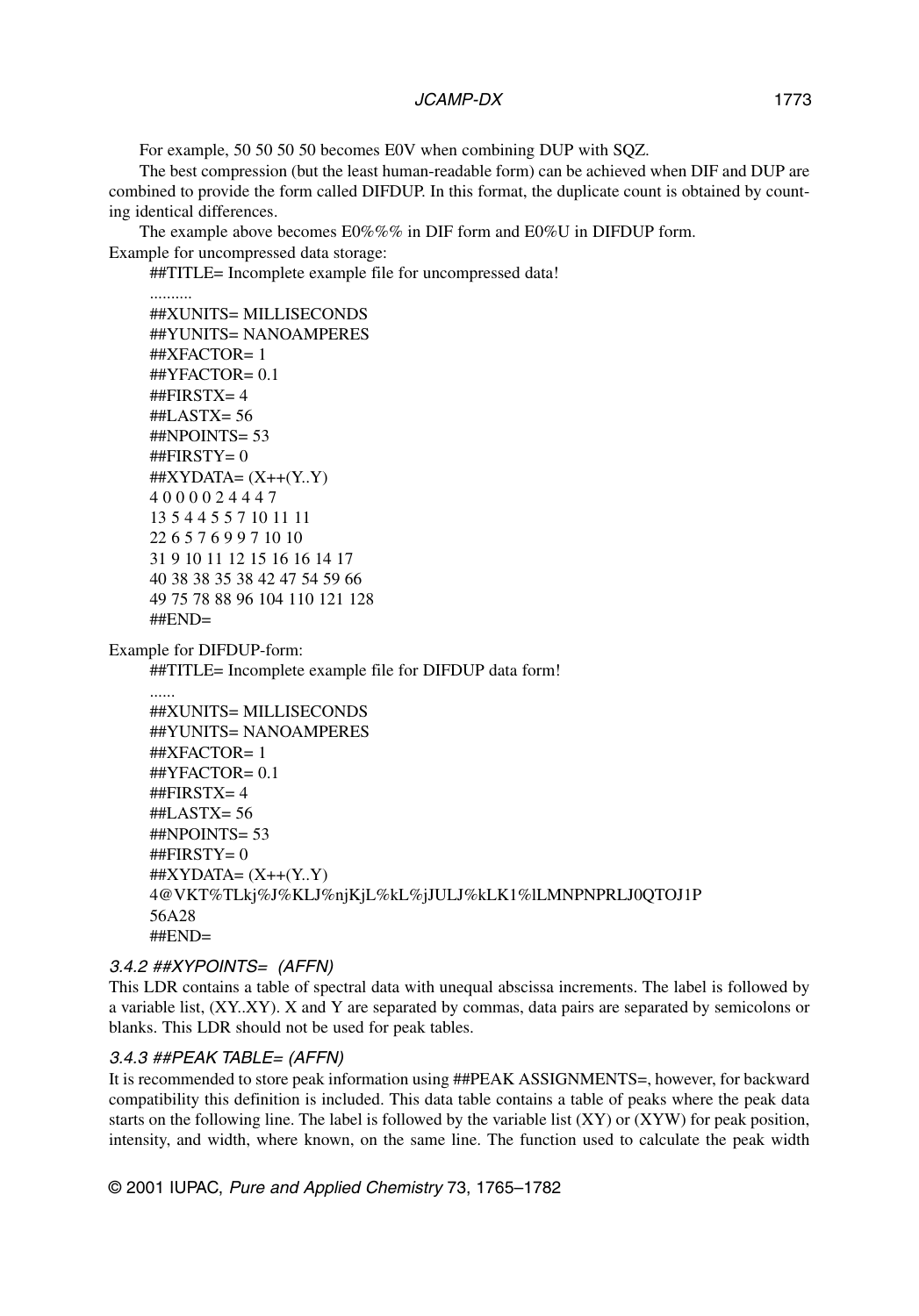should be defined by a \$\$ comment in the line below the label. The peak groups are separated by a semicolon or space, components of a group are separated by commas.

#### 3.4.4 ##PEAK ASSIGNMENTS= (STRING)

Variable list: (XA), (XYA), or (XYWA)

After this LDR, a list of peaks and their assignments for each components are given in the following form:

 $(X_1[, Y_1][, W_1],$ 

. . . .  $(X_i[, Y_i][, W_i],$ 

X and Y indicate the location and height of each peak in units given by ##XUNITS= and ##YUNITS=. W stands for width in ##XUNITS=, and A represents a string describing the assignment enclosed in angle brackets.

The parentheses provide a start and end flag of each assignment. Square brackets indicate optional information. It is important for the technical readability to have the same format for the whole peak assignment table and describe it after the ##PEAK ASSIGNMENTS= LDR with (XA), (XYA), or (XYWA). This LDR should be followed by a comment, which gives the method of finding the peak.

For example:

##PEAK ASSIGNMENTS= (XYWA)  $(15, 20.0, 1.0,$  benzene> $)$ (30, 40.0, 2.0,<toluene>) ......

#### **4. NOTES**

The notes portion of a JCAMP-DX file or block complements the core. Notes describe an experiment in greater detail than does ##TITLE=, including descriptions of equipment, method of observation, and data processing, as appropriate. Notes may contain information, which is not found in the native file in which data is originally collected by an instrument. Notes are placed before the core data section to permit them to be viewed without listing the whole file. The contents of the notes depend on the user as well as the technique or application. Notes will vary for different samples, sites, data systems, and applications.

#### **4.1 Global notes**

These have been already defined in JCAMP-DX and are common to all spectroscopy types. The file headers, spectral and sample parameters are often the same for different analytical techniques. This allows us to implement many of the standard LDRs from the existing JCAMP-DX protocols. The list given below is only a selection from those allowed. A complete list can be found in the references  $[1-5]$ .

At least one of the optional LDRs described in Sections 4.1.4–4.1.8 should be included in each JCAMP-DX file. This is important for later archiving, as these fields will yield more detailed information on the content of the data stored than a simple ##TITLE= field.

#### 4.1.1 ##LONG DATE= (STRING)

Date of measurement is required by many agencies and recommended in the year 2000 form: YYYY/MM/DD [HH:MM:SS[.SSS] [±XXXX]]. YYYY is the long format of the year, MM the number of the month, DD the number of the day, HH the hour, MM the minutes, SS.SSS the seconds and fractions of a second of the measurement,  $\pm$ XXXX is the difference to the UTC (e.g., +0100 is one hour difference to UTC).

(*Optional*)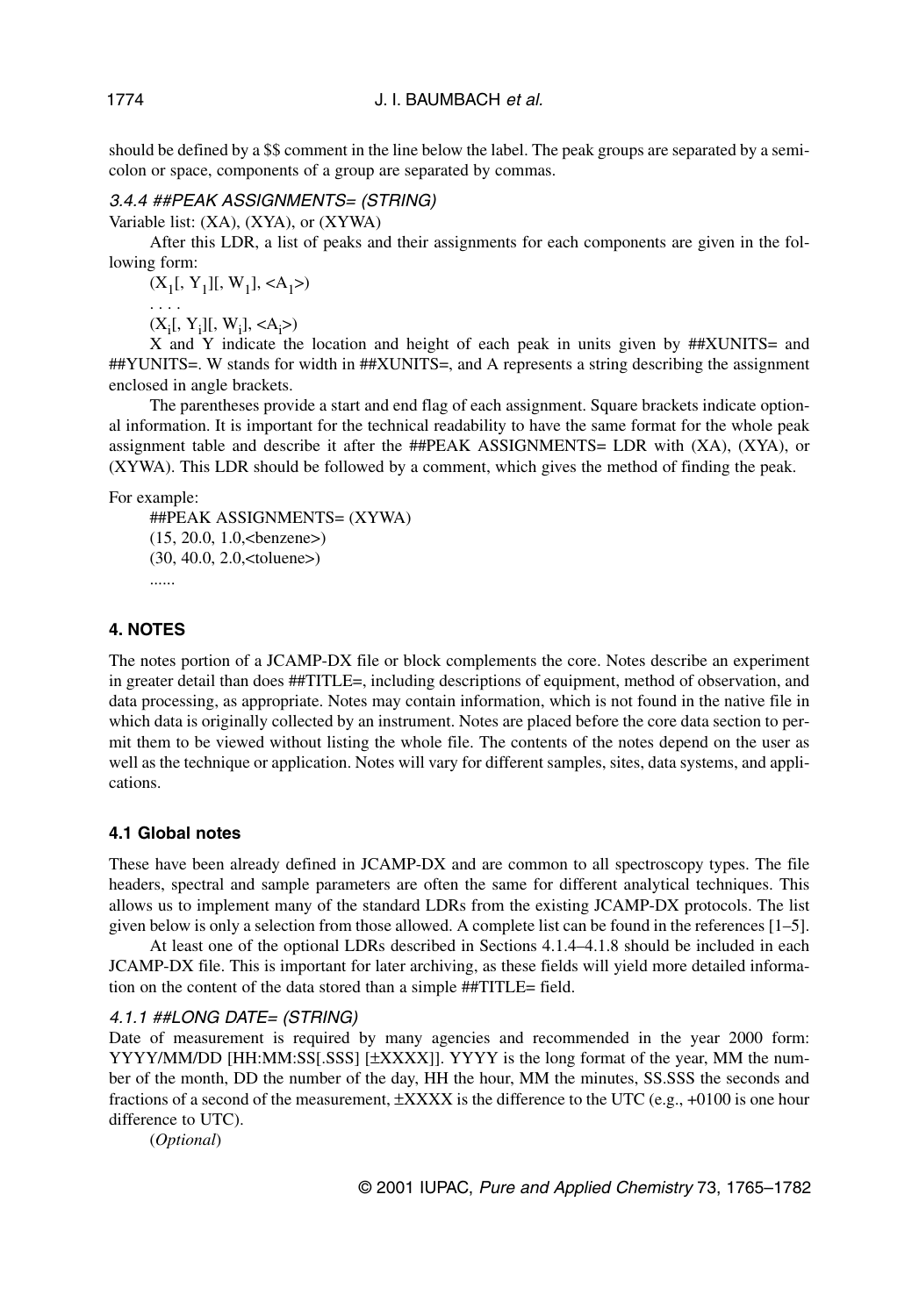# 4.1.2 ##SOURCE REFERENCE= (TEXT)

Here, an identification of the original spectrum file in native format or library name and serial number is possible, for example.

(*Optional*)

# 4.1.3 ##CROSS REFERENCE= (TEXT)

Used to link additional data for the same sample, such as other types of spectra or chemical structures, for example:

##CROSS REFERENCE= ION MOBILITY SPECTRUM: EXTERNAL\_FILE= FILENAME.DX IMS PEAK TABLE: BLOCK\_ID=16 STRUCTURE: BLOCK\_ID=4 ...... (*Optional*)

## 4.1.4 ##SAMPLE DESCRIPTION= (TEXT)

If the sample is not a pure compound, this field should contain its description, i.e., composition, origin, appearance, results of interpretation, etc. If the sample is a known compound, the following LDRs specify structure and properties, as appropriate.

(*Optional*)

#### 4.1.5 ##CAS NAME= (STRING)

Name according to Chemical Abstracts naming conventions as described in the CAS Index Guide is required here. Examples can be found in Chemical Abstracts indices or the Merck Index. Greek letters are spelled out, and standard ASCII capitals are used for small capitals, Sub- and superscripts are indicated by prefixes / and  $\Lambda$ . Example: alpha-D-glucopyranose, 1-(dihydrogen phosphate).

(*Optional*)

#### 4.1.6 ##NAMES= (STRING)

Here, the common, trade, or other names are allowed. Multiple names are placed on separate lines. (*Optional*)

#### 4.1.7 ##MOLFORM= (STRING)

Another possibility of describing the sample is to write down the molecular formula. Elemental symbols are arranged with carbon first, followed by hydrogen, and then remaining element symbols in alphabetic order.

The first letter of each elemental symbol is capitalized. The second letter, if present, is lower case. One-letter symbols must be separated from the next symbol by a blank or digit. Sub- and superscripts are indicated by the prefixes:  $/$  and  $\wedge$ , respectively. Sub- and superscripts are terminated by the next nondigit. Slash may be omitted for subscripts.

For readability, each atomic symbol may be separated from its predecessor by a space. For substances that are represented by dot disconnected formulas (hydrates, etc.), each fragment is represented in the above order, and the dot is represented by \*. Isotopic mass is specified by a leading superscript. D and T may be used for deuterium and tritium.

(*Optional*)

Examples:

| C2H4O2 or C2 H4 O2 | (acetic acid)           |
|--------------------|-------------------------|
| H2 A17O            | (water, mass 17 oxygen) |

#### 4.1.8 ##CONCENTRATIONS= (STRING)

The list of the known components and their concentrations has the following form, where N stands for the name and C for the concentration of each component in units given with U in the form: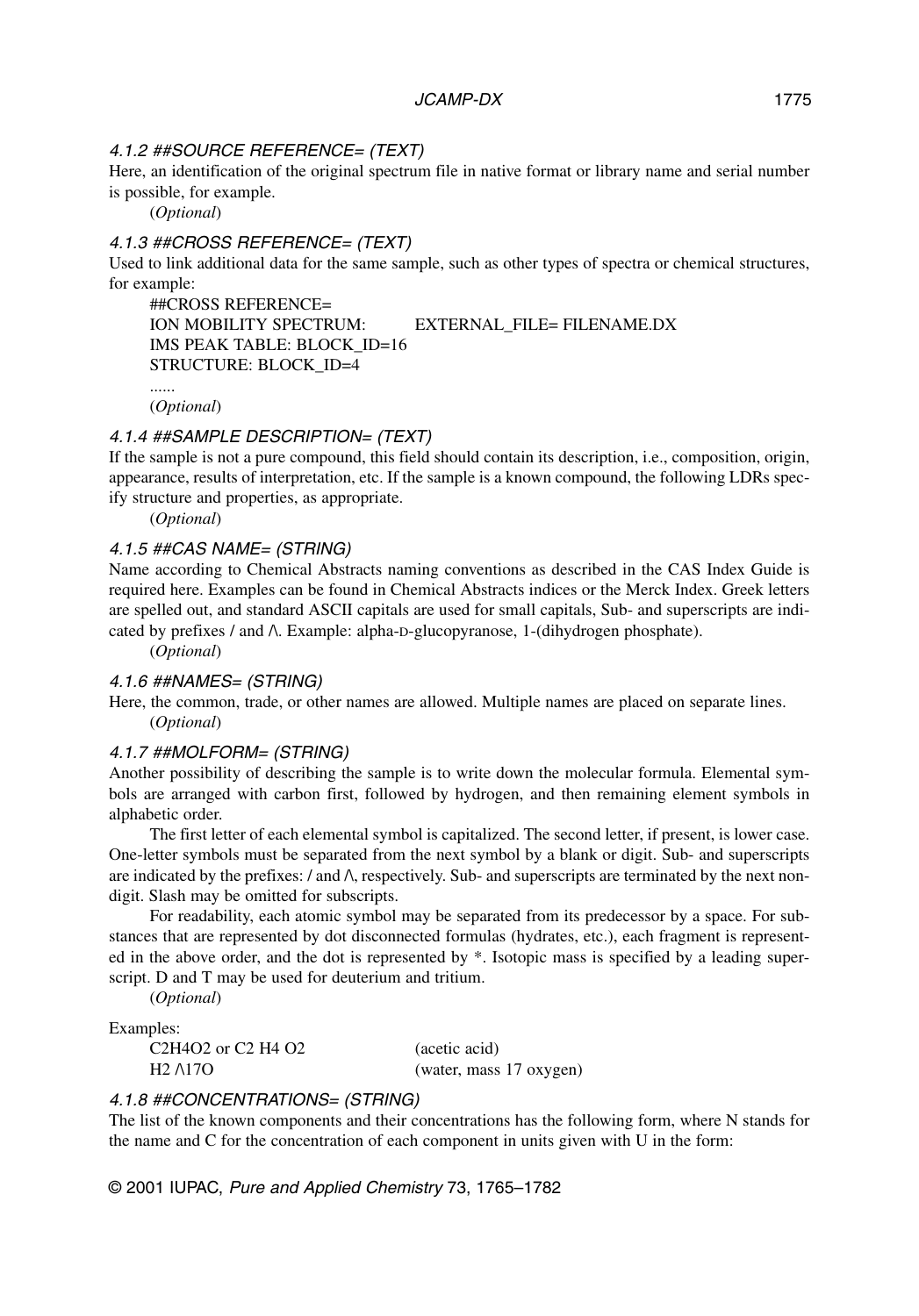##CONCENTRATIONS= (NCU)

 $(N_1, C_1, U_1)$ 

. . .  $(N_i, C_i, U_i)$ 

The group for each component is enclosed in parentheses. Each group starts a new line and may continue on following lines.

(*Optional in JCAMP-DX, but in this case strongly recommended*)

#### 4.1.9 ##SPECTROMETER/DATA SYSTEM= (TEXT)

This LDR contains manufacturers' name, model of spectrometer, software system, and release number, as appropriate in the form used by the manufacturer.

(*Optional*)

#### 4.1.10 ##DATA PROCESSING= (TEXT)

Here, all mathematical procedures used before storing the data in the JCAMP-DX file are described. This LDR is also important in peak assignments.

(*Optional*)

# 4.1.11 ##XLABEL= (TEXT) and ##YLABEL= (TEXT)

These LDRs give the possibility of labeling the axes. (*Optional*)

#### 4.1.12 ##MAXX= (AFFN), ##MINX= (AFFN), ##MAXY= (AFFN), and ##MINY= (AFFN)

These LDRs give the largest and smallest actual X- and Y-values in a spectrum. ##MAXY= and ##MINY= are required if Y-range exceeds recommended ordinate scaling (Section 3.3.4).

(*Optional*)

# **4.2 Data-type-specific notes**

*Data-type-specific labels* are RESERVED labels that are defined by qualified user groups for a particular data-type. A data-type-specific label is distinguished by a *data-type-specific label name* which starts with a period (e.g., ## $\bullet$ REDUCED MOBILITY=). Choice of period as distinguishing character is by analogy with the convention for data-structure names in Pascal and C. Effectively, the full label name is the concatenation of the data-type name and the label-name, with a period in between, i.e.,  $\#$ #ION MOBILITY SPECTRUM $\bullet$ REDUCED MOBILITY=.

#### 4.2.1 ##.REDUCED MOBILITY= (STRING)

This LDR contains a list of reduced mobilities and their assignments for each of the components, where  $K_0$  is the reduced mobility and A is a string describing the assignment in closed angle brackets in the form:

 $(K_{01}, **A**<sub>1</sub>)$  $(K_{02}, <\ A22})$ ....

 $(K_{0i}, *A*<sub>i</sub>)$ 

where the  $K_0$  values are the known reduced mobilities in cm<sup>2</sup> V<sup>-1</sup> s<sup>-1</sup> given according to the formula:

$$
K_0 = K \cdot \frac{P \cdot T_0}{P_0 \cdot T}
$$

where *K* is the measured mobility at pressure *P* and temperature *T*.  $P_0$  is 101325 Pa, and  $T_0$  is 273 K. The variable list (KA) *must* be given in the labeled-data-record and followed on the next line by the list of reduced mobilities each on its own line as shown in the example below:

© 2001 IUPAC, Pure and Applied Chemistry 73, 1765–1782

1776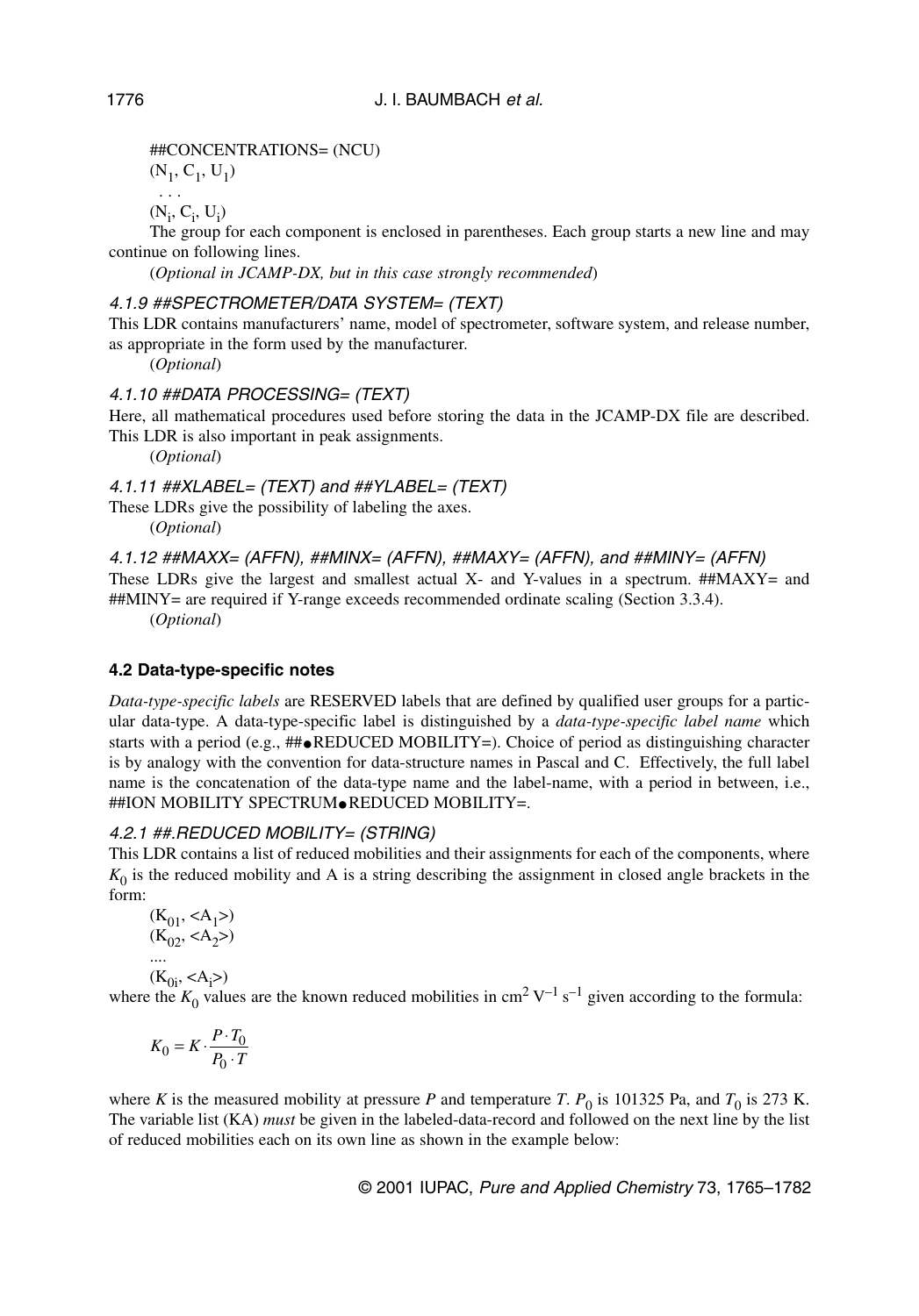##.REDUCED MOBILITY=(KA) (2.38, <tetrachloroethene>) (2.27, <tetrachloroethene>) (2.06, <tetrachloroethene>) (1.83, <tetrachloroethene>) .......

(*Optional*)

4.2.2 ##.IONIZATION ENERGY= (AFFN)

The ionization energy in eV.

(*Optional*)

#### 4.2.3 ##.IONIZATION CHAMBER= (STRING, AFFN, AFFN[, AFFN]) and

#### 4.2.4 ##.DRIFT CHAMBER= (STRING, AFFN, AFFN[, AFFN])

Different geometrical parameters of the ionization or drift chamber are distinguished by the following keywords:

- RECT This means a rectangular chamber. It is followed by the size of the three dimensions length, width, and height in mm.
- CYL Stands for a cylindrical form of the chamber. It is followed by its length and radius in mm.

(*Optional*)

# 4.2.5 ##.CARRIER GAS FLOW= (AFFN[, AFFN])

This LDR is divided in two flow values. The first value is linked to the ionization chamber, the second is optional, if applied. All values have the unit litre/minute.

(*Optional*)

#### 4.2.6 ##.DRIFT GAS FLOW= (AFFN)

This LDR defines the drift gas flow into the drift chamber when a separate gas is used here to the carrier gas. All values have the unit litre/minute.

(*Optional*)

#### 4.2.7 ##.CARRIER GAS MOISTURE= (AFFN)

The water concentration in the carrier gas is relevant to the different ionization processes. It is strongly recommended that this value be reported. This is labeled volume fraction with the units parts per million (ppm).

(*Optional*)

#### 4.2.8 ##.IONIZATION SOURCE= (TEXT)

A description of the relevant ionization source details.

For partial discharges (##.ionization mode=PD), this would include, for example, the materials used in the construction of the source and the needle/plate gap in the form;

##.IONIZATION SOURCE= Partial Discharge: Needle = Steel, Plate = Silver, Gap = 5 mm, Potential difference = 5000 V

or for an ultraviolet lamp as source, the energy and the lamp mounting position (on or off axis);

##.IONIZATION SOURCE= UV Lamp: 10.6 eV, off-axis

or for a radioactive source, the type nature and intensity, such as

##. IONIZATION SOURCE= ^63Ni, 555 MBq

or

##. IONIZATION SOURCE= ^3H, 150 kBq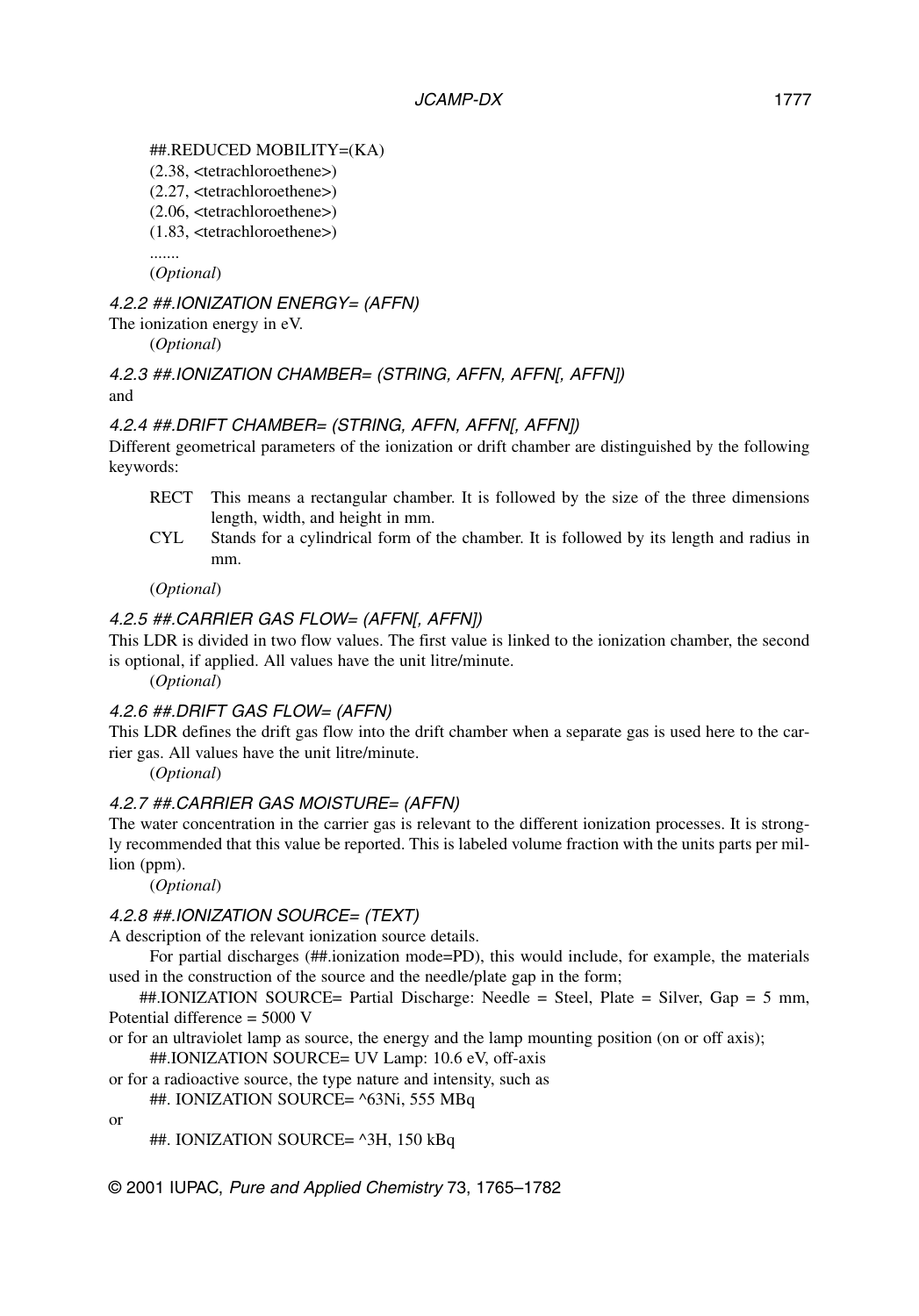for laser ionization, the type of laser used, the wavelength selected and any relevant pulse information in the form

##. IONIZATION SOURCE= Nd:YAG laser, 266 nm, pulse energy 10 mJ, pulse width 30 ps (*Optional*)

#### 4.2.9 ##.SHUTTER GRID POTENTIAL= (AFFN)

The potential difference between the wires of the shutter in volts.

For example: ##.SHUTTER GRID POTENTIAL= 100 (*Optional*)

#### 4.2.10 ##.REPETITION RATE= (AFFN)

The time between subsequent shutter openings in milliseconds.

For example: ##.REPETITION RATE= 100 (*Optional*)

#### 4.2.11 ##.AVERAGES= (AFFN)

Number of transients averaged. For example: ##.AVERAGES= 30 (*Optional*)

#### **5. SUMMARY**

The following tables list the LDRs discussed with their basic parameters shown.

# **THE CORE**

| <b>LDR</b>                                      | Data-form        | <b>Keyword</b>                                                                      | <b>Status</b>                    | Location                |
|-------------------------------------------------|------------------|-------------------------------------------------------------------------------------|----------------------------------|-------------------------|
| $\#$ TITLE $=$                                  | (TEXT)           |                                                                                     | Required                         | 3.1.1                   |
| $\#HJCAMP-DX=$                                  | (STRING)         | 5.01                                                                                | Required                         | 3.1.2                   |
| $\#$ HDATA TYPE=                                | (STRING)         | ION MOBILITY SPECTRUM,<br>IMS PEAK TABLE,<br><b>IMS PEAK ASSIGNMENTS</b><br>or LINK | Required                         | 3.1.3                   |
| $\#$ EDATA CLASS=                               | (STRING)         | XYDATA,<br>XYPOINTS,<br>PEAK TABLE, or<br><b>ASSIGNMENTS</b>                        | Required                         | 3.1.4                   |
| $\#HORIGIN =$<br>$\text{H}$ HOWNER=<br>$\#END=$ | (TEXT)<br>(TEXT) |                                                                                     | Required<br>Required<br>Required | 3.1.5<br>3.1.6<br>3.1.7 |

#### **Core Fixed Header Information**

#### 1778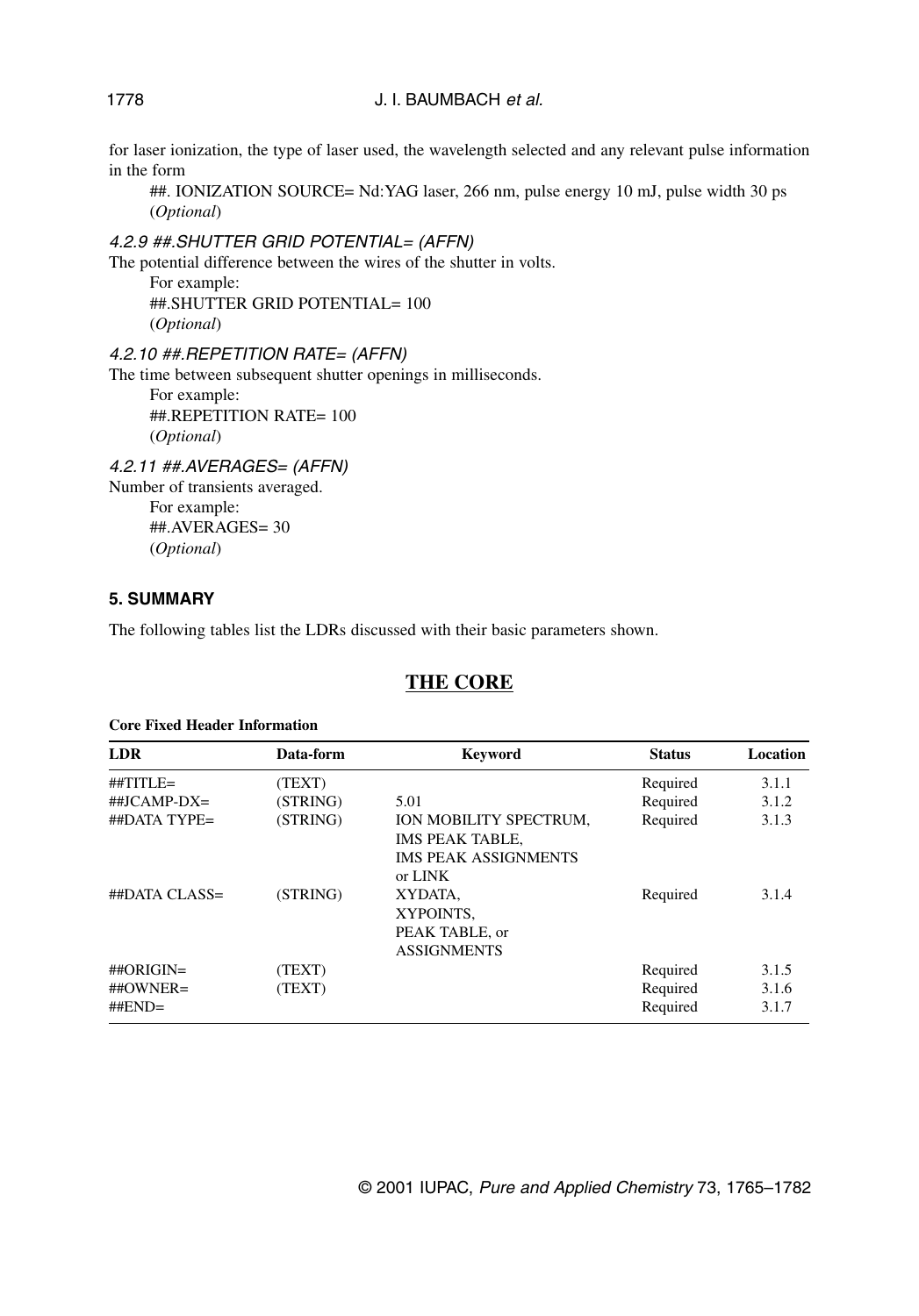| <b>LDR</b>                     | Data-form      | <b>Keyword</b>                             | <b>Status</b>                  | Location |
|--------------------------------|----------------|--------------------------------------------|--------------------------------|----------|
| ##BLOCKS=                      | (AFFN)         |                                            | Required for<br>compound files | 3.2.1    |
| #BLOCK ID=                     | (AFFN)         |                                            | Required for<br>compound files | 3.2.1    |
| ##.IMS PRESSURE=               | (AFFN)         |                                            | Required                       | 3.2.2    |
| ##.CARRIER GAS=                | (TEXT)         |                                            | Required                       | 3.2.3    |
| $#H.DRIFT GAS =$               | (TEXT)         |                                            | Required                       | 3.2.4    |
| ##.ELECTRIC FIELD=             | (AFFN, AFFN)   |                                            | Required                       | 3.2.5    |
| $\#$ ION POLARITY=             | (STRING)       | POSITIVE or<br><b>NEGATIVE</b>             | Required                       | 3.2.6    |
| ##.IONIZATION MODE=            | (STRING)       | UV, BR, AL, PD, CD,<br>ESI, LI, LD, SY, SI | Required                       | 3.2.7    |
| ##.IMS TEMPERATURE=            | (AFFNI, AFFNI) |                                            | Required                       | 3.2.8    |
| ##.SHUTTER OPENING<br>$TIME =$ | (AFFN)         |                                            | Required                       | 3.2.9    |

#### **Core Variable Header Information**

#### **Core Data**

| <b>LDR</b>     | Data-form | <b>Keyword</b>                                                   | <b>Status</b>                               | Location |
|----------------|-----------|------------------------------------------------------------------|---------------------------------------------|----------|
| $\#$ XUNITS=   | (STRING)  | SECONDS,<br>MILLISECONDS,<br>MICROSECONDS,<br><b>NANOSECONDS</b> | Required                                    | 3.3.1    |
| $#$ YUNITS $=$ | (STRING)  | MICROAMPERES,<br>NANOAMPERES,<br><b>PICOAMPERES</b>              | Required                                    | 3.3.1    |
| $#FIRSTX=$     | (AFFN)    |                                                                  | Required for ##DATA<br>CLASS= XYDATA        | 3.3.2    |
| $\#HLASTX =$   | (AFFN)    |                                                                  | Required for ##DATA<br>CLASS= XYDATA        |          |
| $#FIRSTY=$     | (AFFN)    |                                                                  | Required for ##DATA<br>CLASS= XYDATA        | 3.3.3    |
| ##XFACTOR=     | (AFFN)    |                                                                  | Required for ##DATA<br><b>CLASS= XYDATA</b> | 3.3.4    |
| ##YFACTOR=     | (AFFN)    |                                                                  | Required for ##DATA<br>CLASS= XYDATA        | 3.3.4    |
| ##NPOINTS=     | (AFFN)    |                                                                  | Required                                    | 3.3.5    |

#### **Core Data Table**

| <b>LDR</b>          | Data-form      | Keyword                      | <b>Status</b> | Location |
|---------------------|----------------|------------------------------|---------------|----------|
| $\#$ XYDATA=        | (AFFN or ASDF) | $(X++(Y,Y))$                 |               | 3.4.1    |
| $\#$ XYPOINTS=      | (AFFN)         | (XY. XY)                     |               | 3.4.2    |
| ## $PEAK$ TABLE=    | (AFFN)         | $(XY)$ or $(XYW)$            |               | 3.4.3    |
| ##PEAK ASSIGNMENTS= | (STRING)       | $(XA)$ , $(XYA)$ or $(XYWA)$ |               | 3.4.4    |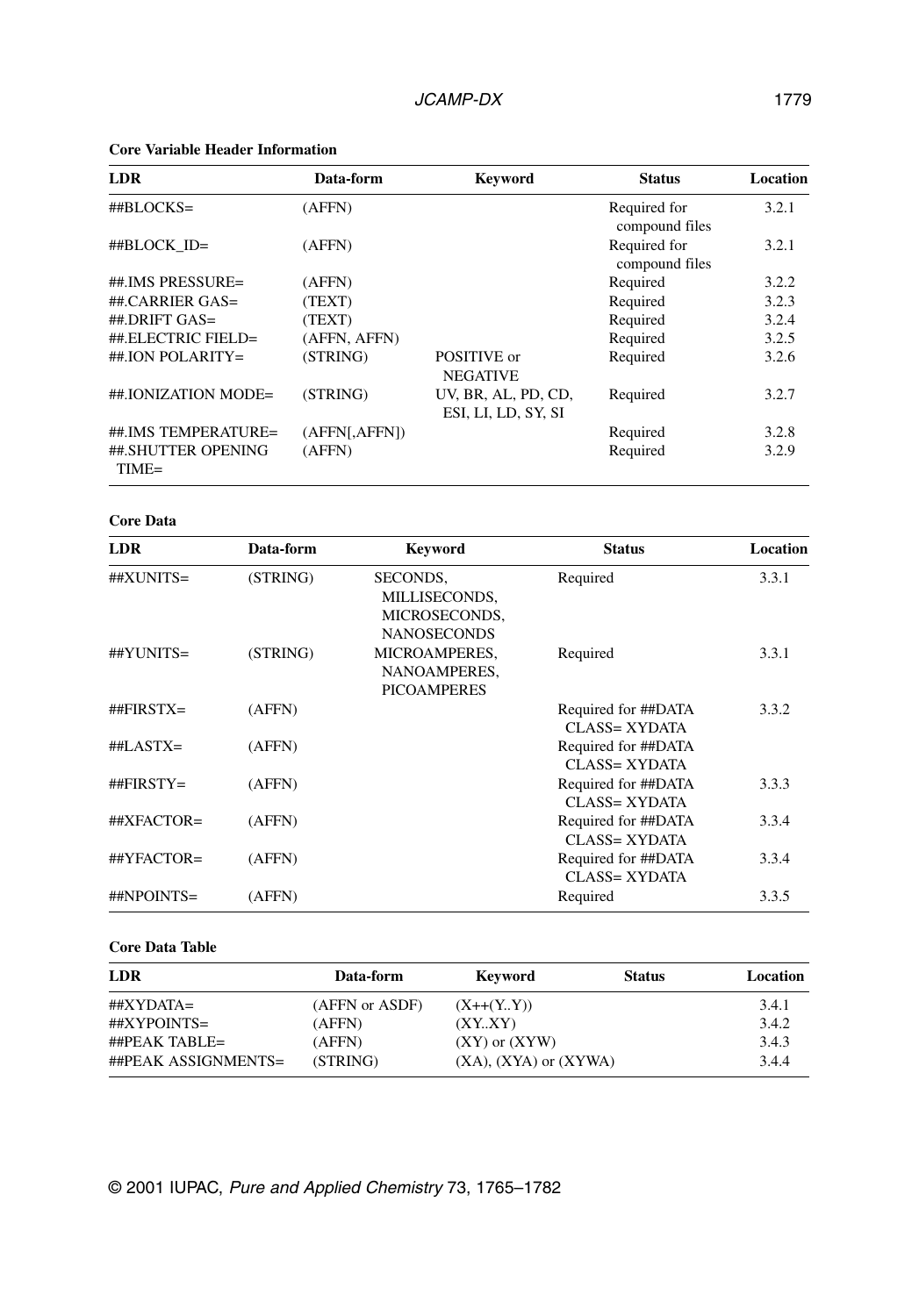#### J. I. BAUMBACH et al.

**Global Notes**

#### **LDR Data-form Keyword Status Location** ##LONG DATE= (STRING) Optional 4.1.1 ##SOURCE REFERENCE= (TEXT) Optional 4.1.2 ##CROSS REFERENCE= (TEXT) Optional 4.1.3 ##SAMPLE DESCRIPTION= (TEXT) Optional 4.1.4 ##CAS NAME= (STRING) Names defined by Optional 4.1.5 CAS Index Guide ##NAMES= (STRING) Optional 4.1.6 ##MOLFORM= (STRING) (STRING) 0ptional 4.1.7<br>
##CONCENTRATIONS= (STRING) (NCU) 0ptional, but strongly 4.1.8 ##CONCENTRATIONS= (STRING) (NCU) Optional, but strongly 4.1.8 recommended ##SPECTROMETER/ (TEXT) Optional 4.1.9 DATA SYSTEM= ##DATA PROCESSING= (TEXT) Optional 4.1.10 ##XLABEL= (TEXT) Optional 4.1.11 ##YLABEL= (TEXT) Optional 4.1.11 ##MAXX= (AFFN) Optional 4.1.12 ##MINX= (AFFN) Optional 4.1.12 ##MAXY= (AFFN) Required if Y-range 4.1.12 exceeds recommended ordinate scaling ##MINY= (AFFN) Required if Y-range 4.1.12 exceeds recommended ordinate scaling

# **THE NOTES**

#### **Data-Type Specific Notes**

| <b>LDR</b>                 | Data-form                       | <b>Keyword</b> | <b>Status</b> | Location |
|----------------------------|---------------------------------|----------------|---------------|----------|
| $\#$ REDUCED MOBILITY=     | (STRING)                        | (KA)           | Optional      | 4.2.1    |
| ##.IONIZATION ENERGY=      | (AFFN)                          |                | Optional      | 4.2.2    |
| ##.IONIZATION CHAMBER=     | (STRING, AFFN,<br>AFFNI, AFFNI) | RECT or CYL    | Optional      | 4.2.3    |
| ##.DRIFT CHAMBER=          | (STRING, AFFN,<br>AFFNI, AFFNI) | RECT or CYL    | Optional      | 4.2.4    |
| $#$ CARRIER GAS FLOW=      | (AFFNI, AFFNI)                  |                | Optional      | 4.2.5    |
| ##.DRIFT GAS FLOW=         | (AFFN)                          |                | Optional      | 4.2.6    |
| ##.CARRIER GAS MOISTURE=   | (AFFN)                          |                | Optional      | 4.2.7    |
| ##.IONIZATION SOURCE=      | (TEXT)                          |                | Optional      | 4.2.8    |
| ##.SHUTTER GRID POTENTIAL= | (AFFN)                          |                | Optional      | 4.2.9    |
| ##.REPETITION RATE=        | (AFFN)                          |                | Optional      | 4.2.10   |
| $\#$ #. AVERAGES=          | (AFFN)                          |                | Optional      | 4.2.11   |

EXAMPLE JCAMP-DX-FILE FOR IMS DATA EXCHANGE ##TITLE=EXAMPLE JCAMP-DX FILE FOR IMS ##JCAMP-DX=5.01 \$\$ ISAS JCAMP-DX program for IMS (V.1.0) ##DATA TYPE=ION MOBILITY SPECTRUM ##DATA CLASS=XYDATA ##ORIGIN=J.I. Baumbach, H. Schmidt, ISAS Dortmund, Germany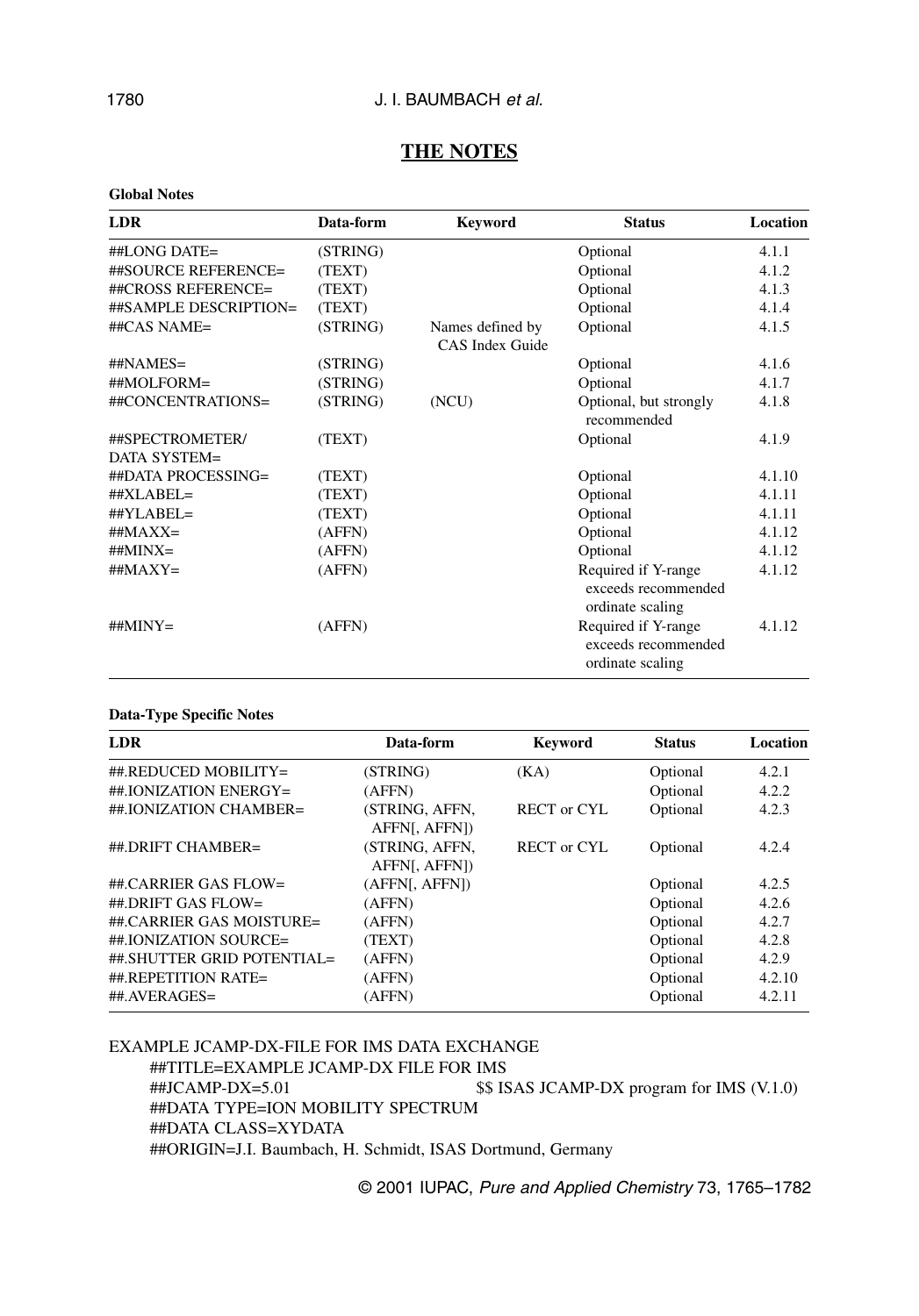##OWNER=COPYRIGHT (C) 2000 by ISAS Dortmund, Germany ##LONG DATE=2000/09/28 14:24:38 +0100 ##SOURCE REFERENCE=P:\Hartwig\Messung\000928\H1092801 ##NAMES=Tetrachloroethene ##CAS REGISTRY NO=127-18-4 ##CONCENTRATIONS=(NCU) (TETRACHLOROETHENE, 0.46, ppm) ##SPECTROMETER/DATA SYSTEM=ISAS/TE/TE-lang ##.IMS PRESSURE=101 ##.CARRIER GAS=NITROGEN ##.DRIFT GAS=NITROGEN ##.ELECTRIC FIELD=-158,-294 ##.ION POLARITY=NEGATIVE ##.IONIZATION MODE=PD ##.IMS TEMPERATURE=25.0 ##.SHUTTER OPENING TIME=300 \$\$ microseconds ##.REDUCED MOBILITY=(KA) (2.38, <tetrachloroethene>) (2.27, <tetrachloroethene>) (2.06, <tetrachloroethene>) (1.83, <tetrachloroethene>) ##.IONIZATION CHAMBER=CYL,30,7.5 ##.DRIFT CHAMBER=CYL,120,7.5 ##.CARRIER GAS FLOW=0.2 ##.DRIFT GAS FLOW=0.11 ##.CARRIER GAS MOISTURE=0.03 ##.IONIZATION SOURCE= Partial Discharge, Needle= Stainless Steel, Gap = 4.6 mm ##.SHUTTER GRID POTENTIAL=100 ##.REPETITION RATE= 100 \$\$ milliseconds ##XLABEL=Drift Time / ms ##YLABEL=Ion Current / pA ##XUNITS=MILLISECONDS ##YUNITS=PICOAMPERES ##XFACTOR=0.1830348E-02 ##YFACTOR=0.1037643E-01 ##FIRSTX=0 ##LASTX=59.975 ##NPOINTS=2400 ##FIRSTY=0. 4491087E+01 ##XYDATA=(X++(Y..Y)) 0D33k31J0844J6532N189j595k202m79K87J50R4r4k02m3J42m808j8005q458M14K093Q14 273H75l8j74q4j41m8K64r9j27J22p5l3M3%J27m3j03J9k4N6R5m3j13%Q5O6r4j18N2J4% 683D61J41q5m7o1Q5K3J0q5Q5j27n2J93l8J04j22r0M3P9j8Q0j13N6P5j17N2l3Rk3j23J79 ... 32426C53L7K45m2r0j17M2J04q5J41l3j93J46rJ8K4o6K8J0j41Q9o1J13n2j4O6 32767E13 ##END=